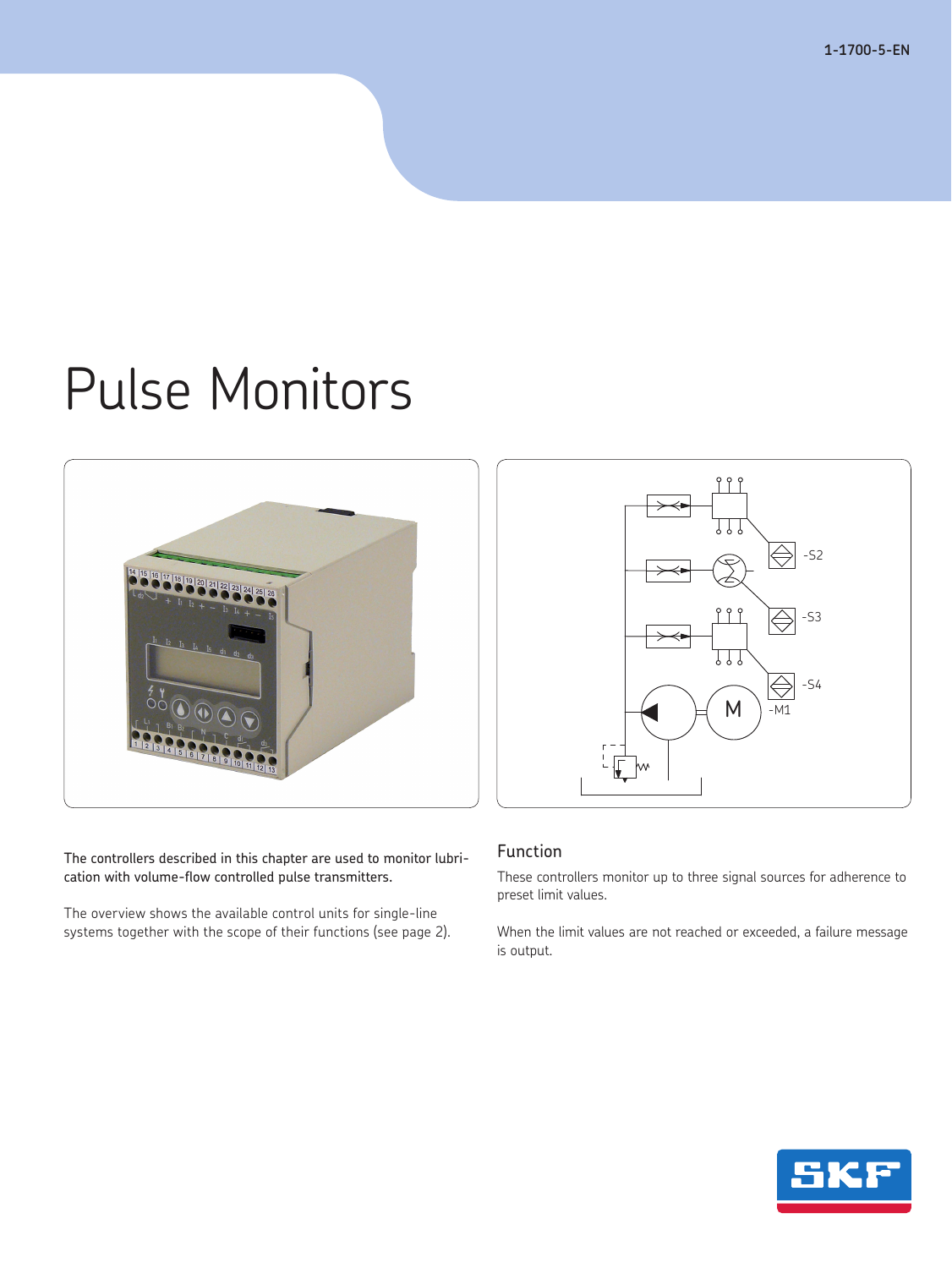#### **Pulse Monitors**

| Overview of pulse monitors |                                                                                                                                  |  |
|----------------------------|----------------------------------------------------------------------------------------------------------------------------------|--|
| <b>Designation</b>         | <b>Brief description</b>                                                                                                         |  |
| <b>EWT2A01</b>             | Pulse monitor for up to 3 measuring spots                                                                                        |  |
| <b>EWT2A01-S1</b>          | like the EWT2A01 with lube interval function,<br>NC-contact outputs (fail-safe type)                                             |  |
| <b>EWT2A04</b>             | Pulse monitor with adjustable monitoring time and selectable monitoring<br>of a high and low limit value or two low limit values |  |
| <b>EWT2A04-S1</b>          | like the EWT2A04 with lube interval function,<br>NC-contact outputs (fail-safe type)                                             |  |

 *Our control units conform to the generally applicable standards.*

# Monitoring time

The monitoring time (TU) is the time period during which a defined number of pulses must be received at the sensor contacts of the controller. If this not use the case, the controller outputs a failure message. On some devices, the monitoring time can be set by the user. If that is the case, it is important to ensure that at least two pulses can be recreived at each input during the monitoring time.

# Limit values

The limit value is the number of pulses that must be received at the sensor input (Gbrx) during the monitoring time. On some units there is a high and low limit value. High limit values must not be exceeded, low limit values must be reached.

# Lube interval

With some units it is possible to initiate a lube interval by applying 24 V voltage to input I4.

The lube interval is a period of time in which lubrication is suspended. To keep the control unit from issuing a fault signal due to a lack of incoming pulses, the number of pulses reaching the sensor contacts during this period of time are not counted.

The lube interval lasts as long as voltage is applied to input I4.

# Installation

The control unit has to be installed in a switchgear cubicle for a centralized lubrication system.

To keep unintended fault signals from being issued by unused inputs, we recommend that the limit value for the unused input be set to the minimum value and shunted to a neighboring input in use.

# **Operation**

#### Switching on

The device is switched on when the operating voltage is applied. When the operating voltage is present, the green operating voltage LED is on.

Power must be switched on or off instantaneously.

# Monitoring time

Upon power-up, the controller begins to monitor the sensor contacts, the monitoring time is started.

During the monitoring time, the unit counts the number of pulses received at each sensor contact. If the preset limit values are not exceeded, the monitoring time will elapse. Then all counters are reset and a new monitoring time is started.

If a high value has been set for a sensor contact, the monitoring time is terminated as soon as this value is exceeded. A failure message is output and the relay of the sensor contact is closed (cf. relay d1 through d3 during a failure).

If a low limit has been set for a sensor contact, the monitoring time runs until its end. Then adherence to the limit value is checked immediately, and if it has not been reached, a failure message is output. At the same time, the output relay of the sensor contact is closed (cf. relay d1 through d3 during a failure)

# Restart

When the external push-button RS is pressed, the monitoring time is terminated and all counters are reset. Then the monitoring time is restarted. Possible failure message are likewise reset.

A restart is also triggered when the user quits the parameter display after changing parameters.

# Switched off

The device is switched off by separating it from the operating power supply. After switch-off, the device must remain shut off for some time.

# Changing parameters

Change of parameters becomes operative when the user quits the parameter display and the next monitoring time starts.

# Failure message

In case of failures, i.e. when a low limit is not reached or a high limit value is exceeded, the output relay assigned to the respective sensor is closed (cf. relay d1 through d3 during a failure).

# Insufficient lubrication

The number of registered pulses falls short of the adjusted low limit.

## Excessive lubrication

The number of registered pulses exceeds the adjusted high limit.

# Relay d1 through d3 during a failure

If a failure occurs, the relay assigned to the respective output is closed.

# Failure

|                   | Relay (operating contact) |        |        |
|-------------------|---------------------------|--------|--------|
|                   | d1                        | d2     | dЗ     |
| <b>EWT2A01</b>    | closed                    | opened | closed |
| <b>EWT2A01-S1</b> | opened                    | opened | opened |
| <b>EWT01A04</b>   | closed                    | opened |        |
| <b>EWT2A04-S1</b> | opened                    | opened |        |

# Deleting a failure message

A failure message can only be deleted by pressing the external push-button ReSt. Delete a failure message only after resolving the cause of the failure.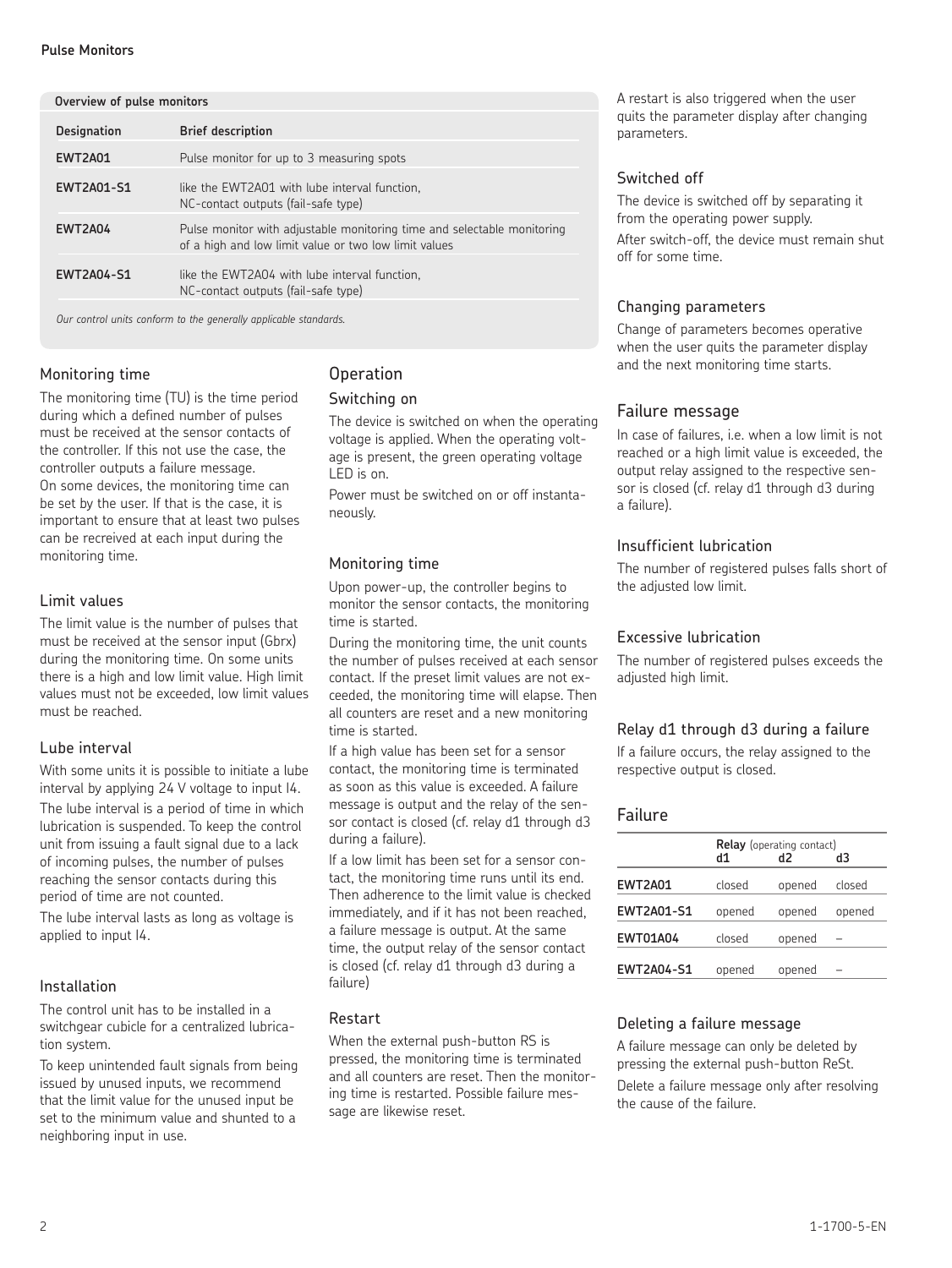# EWT2A01, EWT2A01-S1

# Operating Modes

The EWT2A01 and EWT2A01-S1 controllers can only be used in the pulse-monitoring mode.

Scope of functions

# EWT2A01

- 3 sensor contact
- adjustable limit values for each input
- imonitoring time for the input defined on the basis of set limit values
- 3 failure outputs assigned to the 3 pulse inputs.

# EWT2A01-S1

like the EWT2A01 but with:

- lube interval function
- NC-contact fault outputs (fail-safe type)

The table shows the preset and adjustable parameters.

#### **Adjustable and preset parameters**

| Designation     | Abbreviation   | Presetting                 | <b>Units</b>        | Setting range     | <b>Units</b>        |
|-----------------|----------------|----------------------------|---------------------|-------------------|---------------------|
| Monitoring time | TU             | depends on<br>limit values | seconds             | not adjustable    |                     |
| Limit value 1   | 11             | 10 E 04                    | 0.01 pulses/minutes | 01 E 00 - 25 E 04 | 0.01 pulses/minutes |
| Limit value 2   | $\overline{2}$ | 10 E 04                    | 0.01 pulses/minutes | 01 E 00 - 25 E 04 | 0.01 pulses/minutes |
| Limit value 3   | IЗ             | 10 E 04                    | 0.01 pulses/minutes | 01 E 00 - 25 E 04 | 0.01 pulses/minutes |

#### Wiring diagram EWT2A01



#### 交 交 交 F Gbr1 | Gbr2 | Gbr3 | S1E0 | ReSt StA Ta + I1 I2 + – I3 I4 + – I5 EWT2A01-S1 200 ... 240 V AC  $L1 - B1 B2 - N$ StA | StA  $\mathbf{I}$ L1  $\sqrt{ }$ ו ר N  $K1$   $K2$   $K3$ PE ↑⊕

- $+ = +24$  V DC output
- $= 0$  V DC output
- $d1$  = operating contact for failure display (StA), assigned to Gbr1 d2 = operating contact for failure display (StA), assigned to Gbr2,

change-over contact, resting contact: failure

operating contact: operation OK

- d3 = operating contact for failure display (StA), assigned to Gbr3
- K1 = failure message Gbr1
- K2 = okay message Gbr2
- K3 = failure message Gbr3

# See important product usage information on the back cover.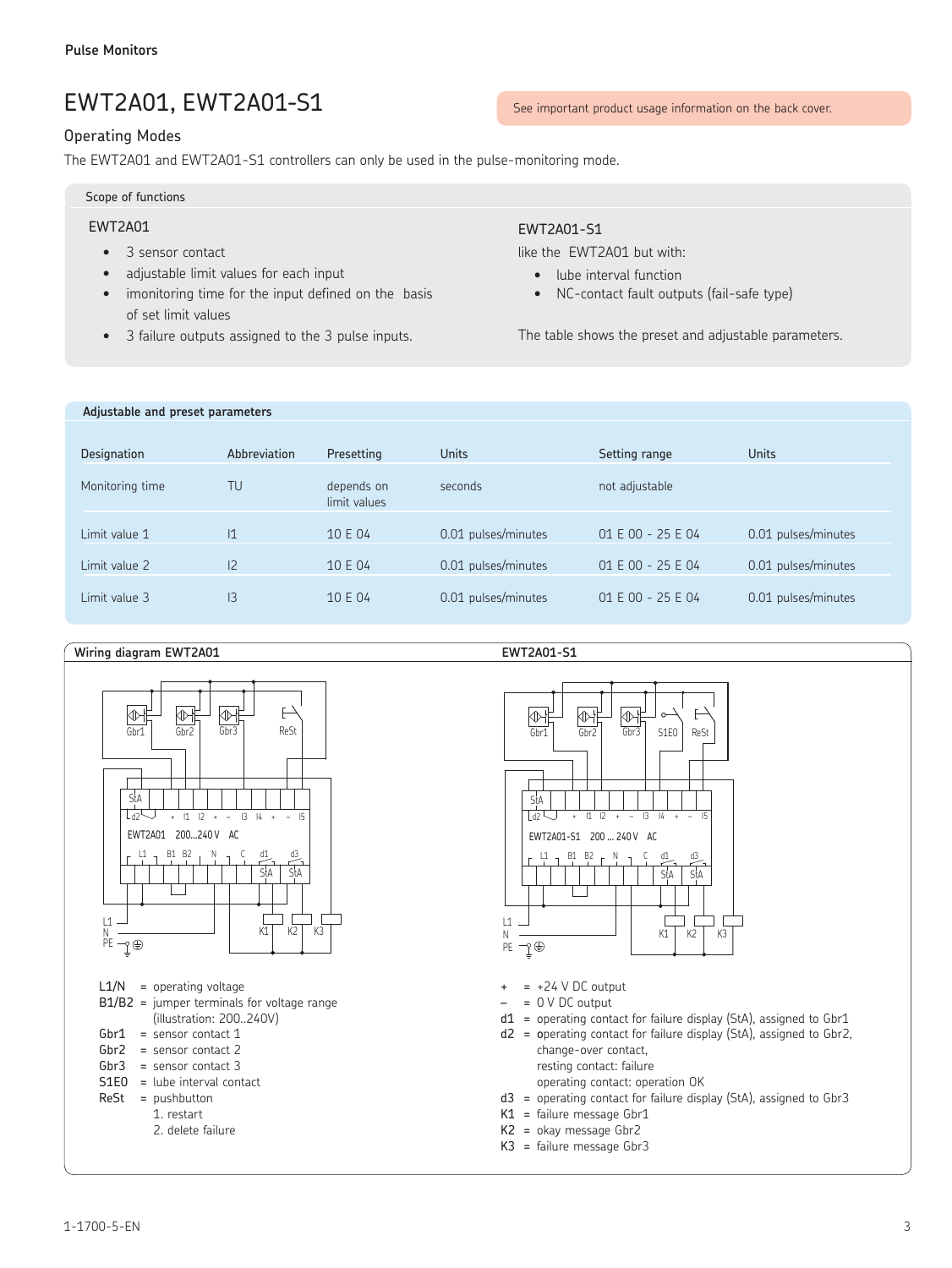# EWT2A04, EWT2A04-S1

# Operating modes

The EWT2A04 and EWT2A04-S1 controllers can only be used in the pulse-monitoring mode.

# Scope of functions

The controllers come with the following functions:

# EWT2A04

- 2 sensor contacts
- adjustable limit values for each input
- input of high and low limit values for input I2
- adjustable monitoring time
- 2 failure outputs assigned to the two pulse inputs.

#### EWT2A04-S1

like the EWT2A04 but with:

- lube interval function
- NC-contact fault outputs (fail-safe type)

The adjustable limit values are low limits, that is, the controller monitors the system for insufficient lubrication.

The EWT2A04 and EWT2A04-S1 controllers can either monitor the two low limit values for two different sensors or a high and low limit for a single sensor. The function is selected by applying or removing power at input I3. When power is applied to input I3, limit value 2 is considered the high limit, that is, input I1 is used to monitor the system for excessive lubrication.

If no power is applied to input l3, limit value 2 is considered to low limit for input  $11$ , that is, the system is monitored for insufficient lubrication.

# Installation, first operation

The control units has to be installed in a switchgear cubicle for a centralized lubrication system.

After installation and applying the operating voltage, the device begins its function sequence with the monitoring time.

# Changing parameters

Setting the monitoring time, input of limit values.

The monitoring time must be selected long enough to allow at least two pulses to be received at each input during the monitoring time. However, we recommend that a much longer monitoring time be set to ensure only substantial deviations are reported as failures, because the occurrence of pulses may be rather irregular

# Calculation example for oil lubrication

(Monitoring of high and low limit value)

A progressive feeder with  $n = 8$  distribution outlets and an output volume of  $V_{\text{spec}} = 0.13$ cm<sup>3</sup> per outlet and cycle is supplied with a volume flow of  $Q = 20$  cm<sup>3</sup>/min. 2 strokes (2 strokes = 1 pulse) of the feeder pistons are counted as pulses.

The number of pulses then is:

$$
I = \frac{Q}{n \cdot V_{\text{spec}}} = \frac{20}{8 \cdot 0.13} = 19 \frac{\text{pulses}}{\text{min}}
$$

The controller is supposed to report a failure, when the number of piston strokes is exceeded or falls short of the limit value by more than 20%.

$$
I_{\min} = 11 = 1 - (1 \cdot 0.2) = 15 \frac{\text{pulses}}{\text{min}}
$$

$$
I_{\text{max}} = 12 = 1 + (1 \cdot 0.2) = 23
$$
  $\frac{\text{pulses}}{\text{min}}$ 

$$
TU_{\min} = \frac{2}{I_{\min}} = \frac{2}{15} = 0.133 \text{ min}
$$

Selected monitoring time  $TU = 1$  (min) Setting: TU = 60 E 00 (seconds)

Parameter  $11 = I_{min} = 15$  (pulses/min) Setting: I1 = 15 E 02 (0.01 pulses/min)

Parameter  $|2 = I_{\text{max}} = 23$  (pulses/min) Setting: I2 = 23 E 02 (0.01 pulses/min)

# Calculation example for grease lubrication

(Monitoring of two low limit values tor two different transmitters)

A progressive feeder **A** with n = 12 distribution outlets and an output volume of  $V_{\text{spez}}$  = 0.13 cm<sup>3</sup> per outlet and cycle is supplied with a volume flow of  $Q = 1$  cm<sup>3</sup>/min.

The number of pulses  $I_A$  then is:

$$
I_A = \frac{Q}{n \cdot V_{\text{spec}}} = \frac{1}{12 \cdot 0.13} = 0.64 \frac{\text{pulses}}{\text{min}}
$$

The controller is to report a failure, when the number of piston strokes falls short of the limit value by more than 30%.

A second progressive feeder  $\bf{B}$  with  $n = 6$ distribution outlets and an output volume of  $V_{spez}$  = 0.13 cm<sup>3</sup> per outlet and cycle is supplied with a volume flow of  $Q = 3$  cm<sup>3</sup>/min.

Its pulse frequency  $I_B$  is 3.85 pulses/min and the actual number may be max. 40% lower.

The two low limit values  $I_{A \text{min}}$  and  $I_{B \text{min}}$  are calculated as follows:

$$
I_{A \min} = I_{A} - (I_{A} \cdot 0.30) = 0.45 \frac{\text{Impulse}}{\text{min}}
$$

$$
I_{B \min} = I_{B} - (I_{B} \cdot 0.40) = 2.31 \frac{\text{Impulse}}{\text{min}}
$$

The lower of the two values is used to determine the minimum monitoring time:

$$
TU_{\min} = \frac{2}{I_{A\min}} = \frac{2}{0.45} = 4.4 \text{ min}
$$

Selected monitoring time  $TU = 60$  min Setting: TU = 36 E 02 (seconds)

Parameter  $11 = I_{A min} = 0.45$  (pulses/min) Setting: I1 = 45 E 00 (0.01 pulses/min)

Parameter  $|2 = I_{\text{B min}} = 2,31$  pulses Setting: I2 = 23 E 01 (0.01 pulses/min)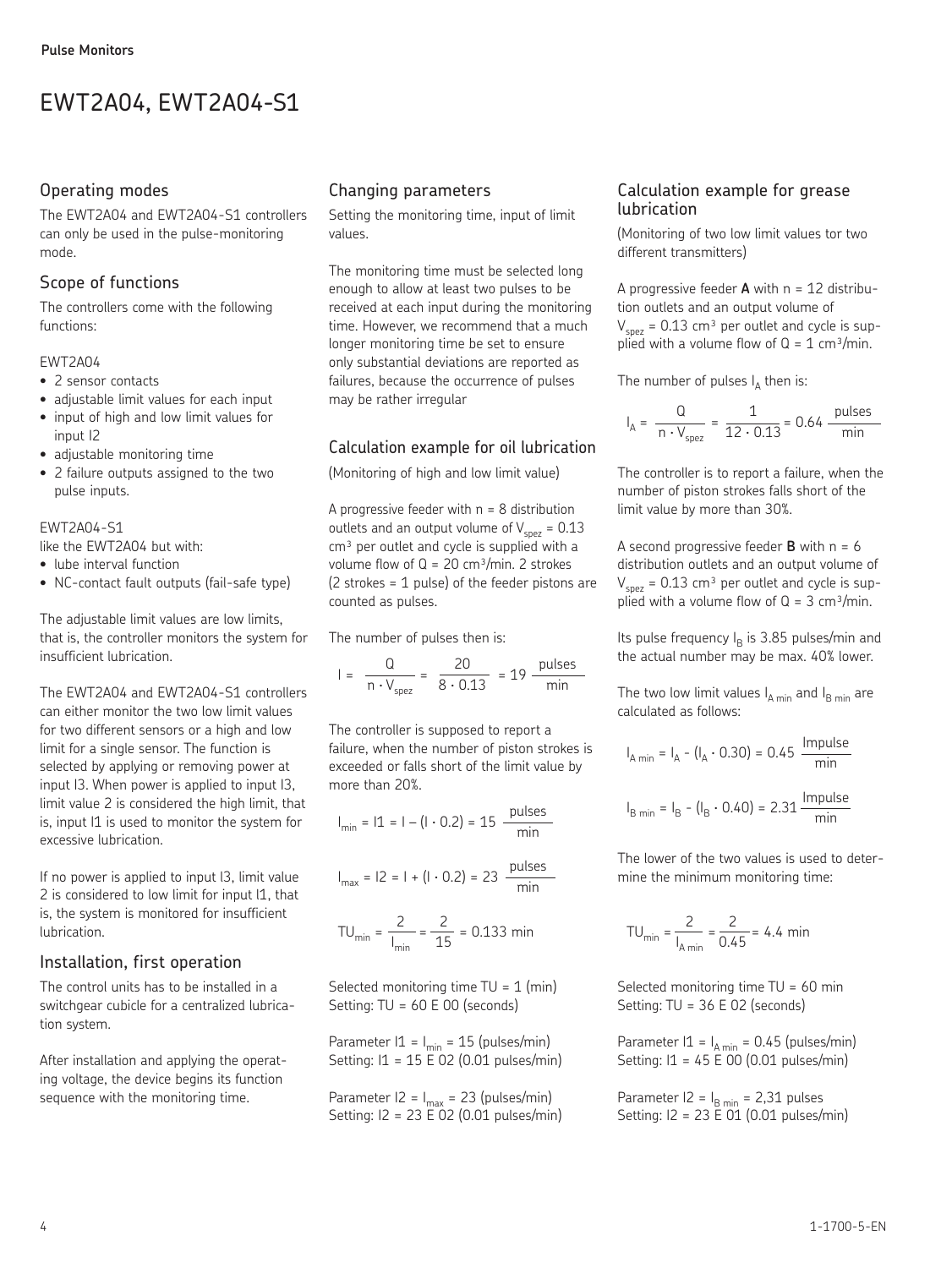# EWT2A04, EWT2A04-S1

 **Adjustable and preset parameters**

| Designation     | Abbreviation   | Presetting | Units               | Setting range     | <b>Units</b>        |
|-----------------|----------------|------------|---------------------|-------------------|---------------------|
| Monitoring time | TU             | 60         | seconds             | 06 E 00 - 90 E 03 | seconds             |
| Limit value 1   | $\mathsf{I}$   | 10 E 04    | 0.01 pulses/minutes | 01 E 00 - 25 E 04 | 0.01 pulses/minutes |
| Limit value 2   | $\overline{2}$ | 10 E 04    | 0.01 pulses/minutes | 01 E 00 - 25 E 04 | 0.01 pulses/minutes |

**Wiring diagram EWT2A04 EWT2A04-S1**



2. delete failure



- $+ = +24$  V DC output
- $= 0$  V DC output
- d1 = operating contact for failure display (StA), assigned to Gbr1
- d2 = operating contact for failure display (StA), assigned to Gbr2, change-over contact, resting contact: failure operating contact: operation OK
- d3 = operating contact for failure display (StA), assigned to Gbr3
- K1 = failure message Gbr1
- K2 = okay message Gbr2
- $K3$  = failure message Gbr3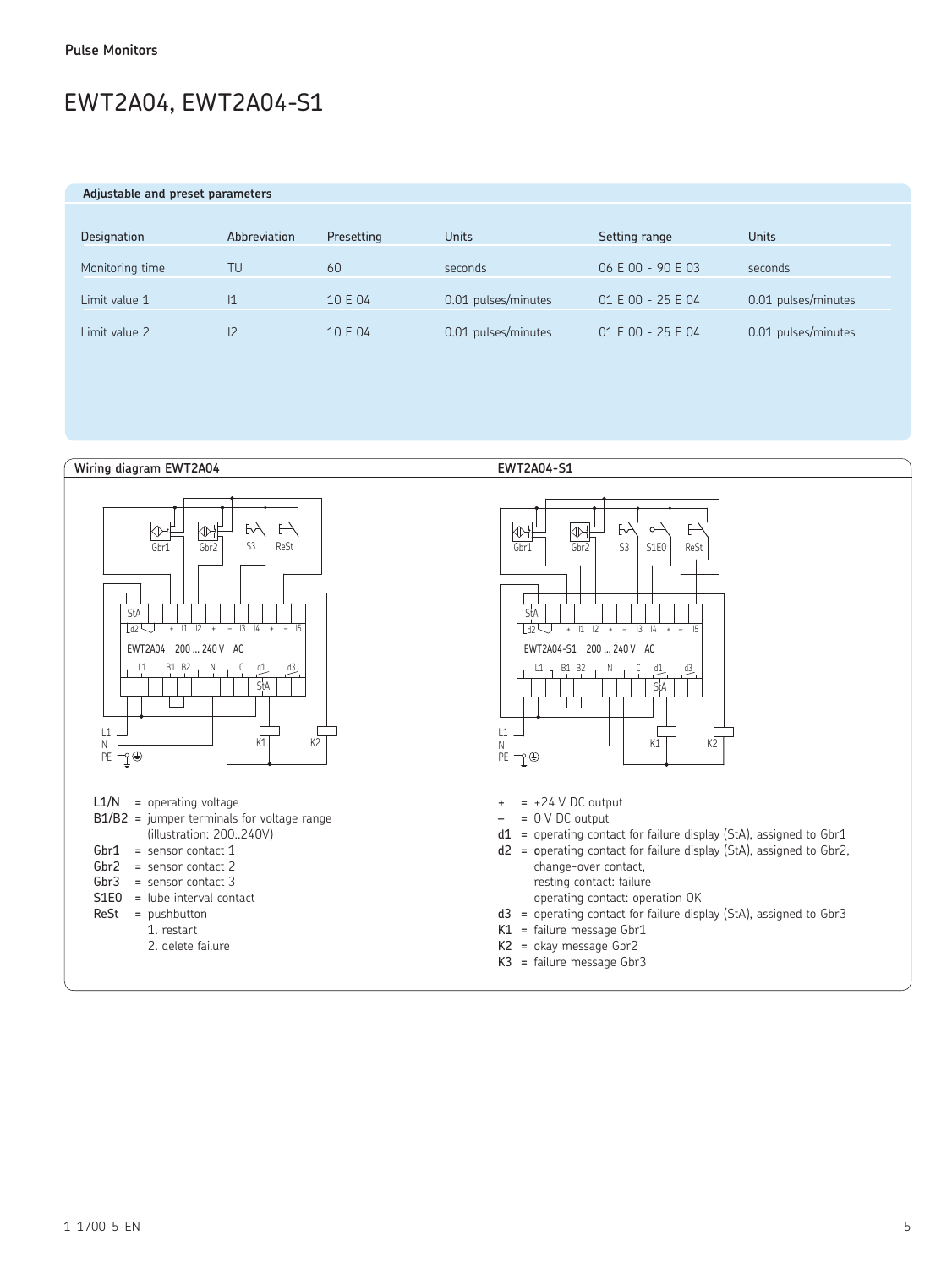

# **Technical Data Version +471 / +472**

| Rated input voltage Un<br>Version +471 100120 V AC or 200240 V AC<br>Version +472 20  24 V DC or AC                                                      | Output voltage for inputs<br>and external loads 24 V DC +10% / -15%                                                                                                                                          |
|----------------------------------------------------------------------------------------------------------------------------------------------------------|--------------------------------------------------------------------------------------------------------------------------------------------------------------------------------------------------------------|
| Rated value of input voltage<br>Version +471 0.85 Un to 1.1 Un                                                                                           | Rated output current ("+" outputs) 110 mA<br>of that figure for external loads. max. 60 mA                                                                                                                   |
| (85132 V / 170264 V)<br>Version +472 0.85 Un to 1.1 Un (1726.4)                                                                                          | MK input, max. input frequency. 30 Hz<br>Pulse duty factor $\ldots$ , $\ldots$ , $\ldots$ , $\ldots$ , $1:1$                                                                                                 |
| Rated frequency<br>Version +471 5060 Hz<br>Version +472 DC or 5060 Hz                                                                                    | Conductor connection (flexible)<br>with tubular end sleeves max. 2.5 mm <sup>2</sup> or 2× 0.75 mm <sup>2</sup><br>with twin tubular end sleeves max. $2 \times 1.5$ mm <sup>2</sup><br>stripped length 8 mm |
| Rated value of frequency<br>Version +471 4961 Hz<br>Version +472 DC or 4961 Hz                                                                           | Type of enclosure (version E) IP 30, IP 20 terminals<br>Safety class (version E) II<br>Rated insulation voltage 250 V AC                                                                                     |
| Release value of Un. max. 10%<br>Recovery time $\ldots \ldots \ldots \ldots$                                                                             | Pollution degree $\ldots$ , 2<br>Operating temperature 0 to +60 °C<br>Storage temperature $\ldots \ldots \ldots \ldots -25$ to +70 °C                                                                        |
| Residual ripple of input voltage<br>Version +471 not applicable<br>Version +472 DC: max. 5%                                                              | Dimensions B×H×T (version E) approx. 70mm×75mm×110mm<br>Voltage endurance to EN 61131-2 and EN 50178                                                                                                         |
| Max. fusing $\ldots \ldots \ldots \ldots \ldots 6.3$ A<br>Max. switching current 5 A AC<br>Max. relay switching voltage 250 V AC                         | Power supply / relay contacts 1780 V<br>Power supply / electronics 2830 V<br>Relay contacts / electronics 2830 V                                                                                             |
| Overvoltage category to<br>DIN VDE 0110 III<br>Rated voltage of inputs 24 V DC<br>Input impedance $\ldots \ldots \ldots \ldots$ 2.4 K $\Omega$ $\pm$ 10% | <b>EMV</b><br>Immunity EN 61000-6-2<br>Emitted interference EN 500081-1                                                                                                                                      |
| Input level low 0 V+4 V<br>Input level high 410 V+26.4 V                                                                                                 | Dynamic strength to EN 60068-2-6 10-57 Hz; 0.075 mm<br>(amplitude)<br>Impact resistance to EN 600068-2-27. . 15 g; 11 ms (half-sine)                                                                         |
| Coincidence factor<br>for the inputs $\ldots$ max. 0.8                                                                                                   |                                                                                                                                                                                                              |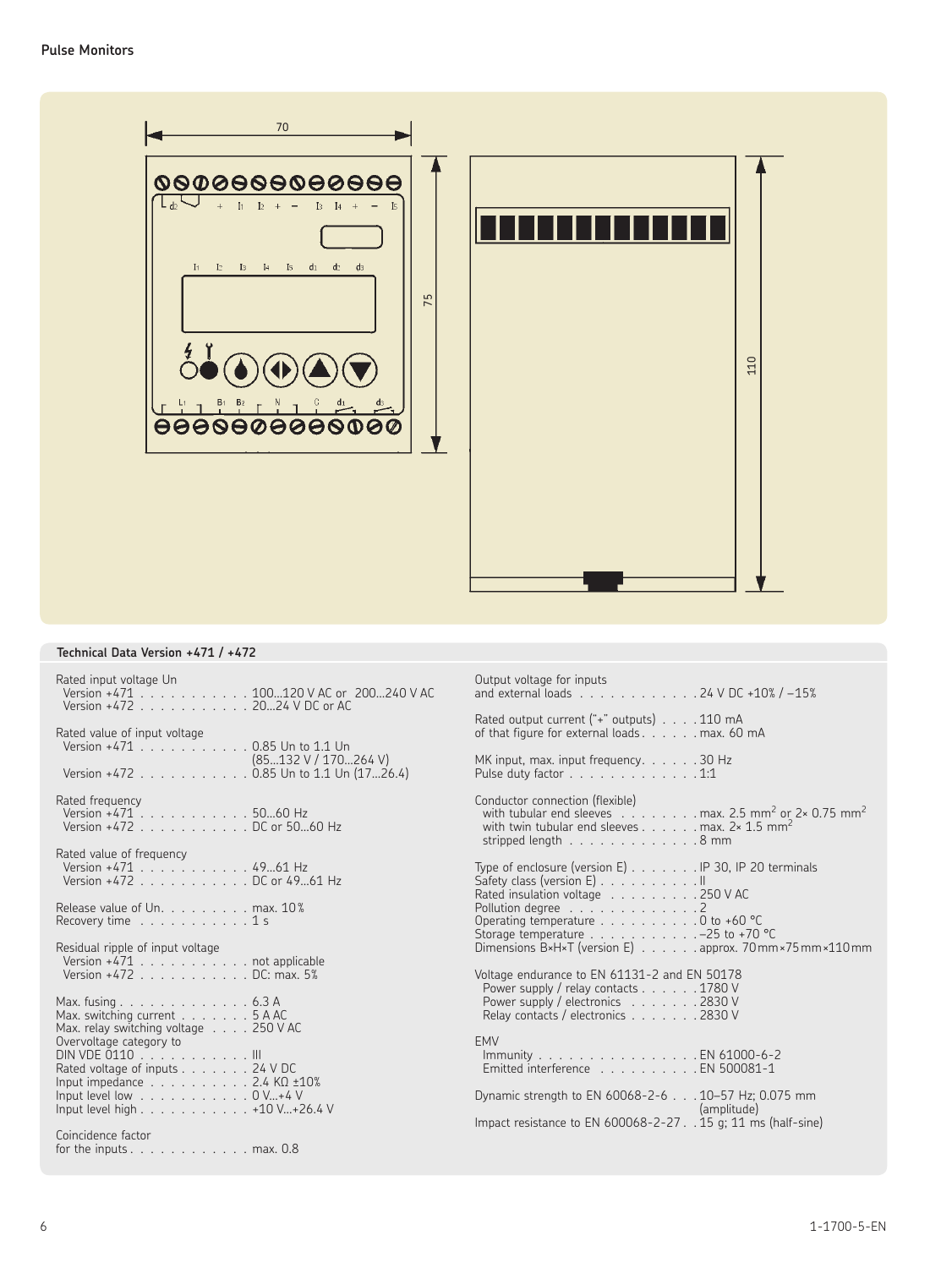| <b>Pulse Monitors</b> |
|-----------------------|
| Notes                 |
|                       |
|                       |
|                       |
|                       |
|                       |
|                       |
|                       |
|                       |
|                       |
|                       |
|                       |
|                       |
|                       |
|                       |
|                       |
|                       |
|                       |
|                       |
|                       |
|                       |
|                       |
|                       |
|                       |
|                       |
|                       |
|                       |